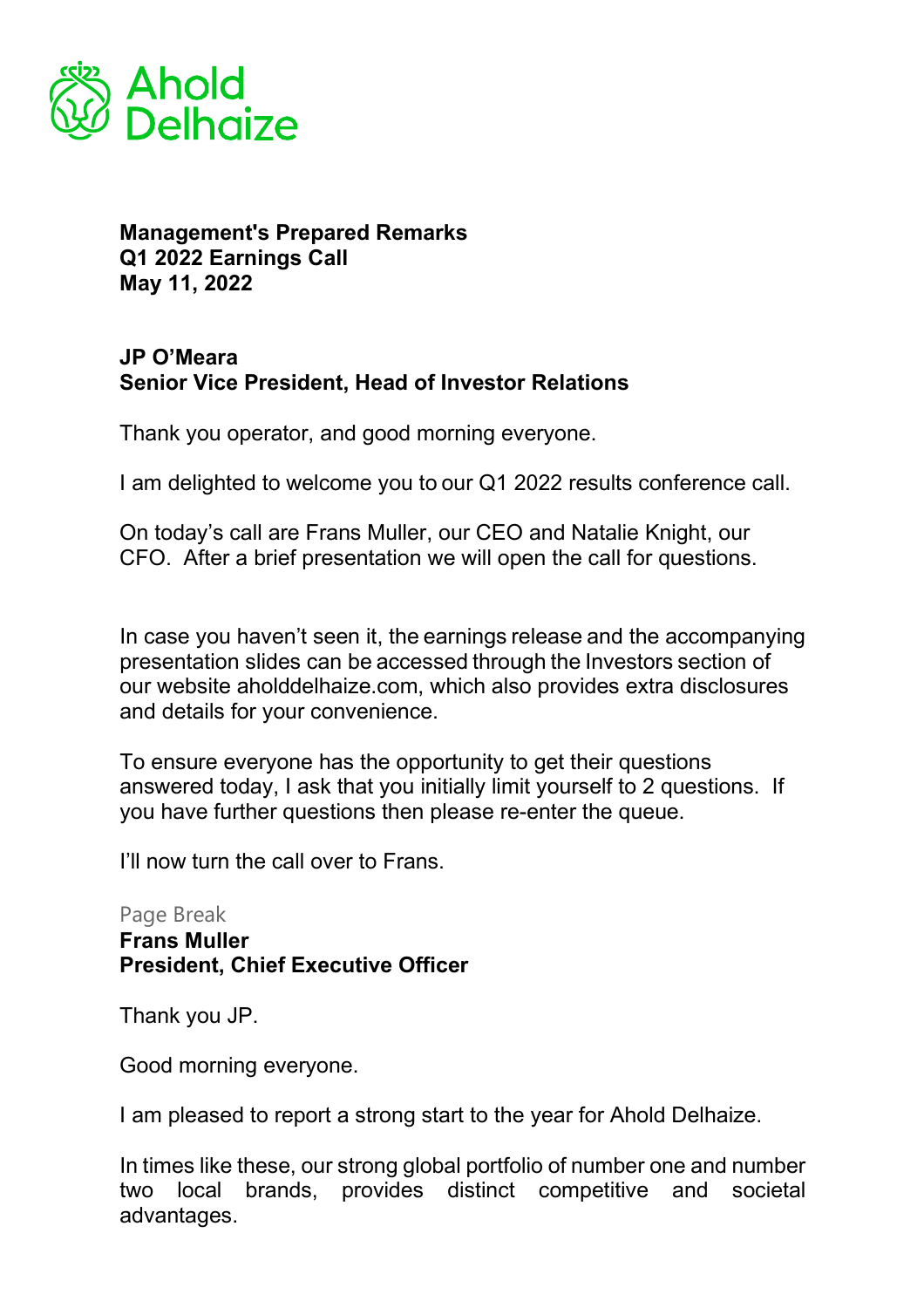

On the one hand, these allow us to successfully navigate short-term market volatility. On the other, the they provide operational bandwidth and financial stability so we can remain focused on our exciting longterm growth agenda.

But before I get to that and our numbers, let me first start with the customer.

For consumers, Q1 was characterized by significant challenges within and outside of our markets, headlined by the war in Ukraine.

While we do not have direct operations in the Ukraine or Russia, I am extremely proud of associates at our brands.

They quickly jumped into action and provided crucial support to those affected by this war.

Our brands in Europe, together with Ahold Delhaize, donated more than 1.5 million euro worth of cash and in-kind support, and generated an additional 1.2 million euro in customer and associate donations to organizations like the Red Cross.

Several brands are also supporting associates who are volunteering their time to provide on the ground support, and are actively promoting jobs to Ukrainian people displaced by the violence.

We will continue to provide support for as long as it's needed.

We also know that consumers globally are feeling the pressure of high inflation rates. Therefore, we are working hard and having firm negotiations with suppliers to mitigate price increases where possible.

We are also ensuring price increases are realistic and necessary via our "should cost" models. As you know, we too are a manufacturer with our own private brands. Therefore, we can deconstruct products down to component materials (raw materials, packaging, energy, transport etc.) so we have a good sense of what a product "should" cost.

Moreover, we also have the powerful backdrop of our Leading Together strategy and the four priorities we are leaning on, to unlock even more value for our customers and all of our stakeholders.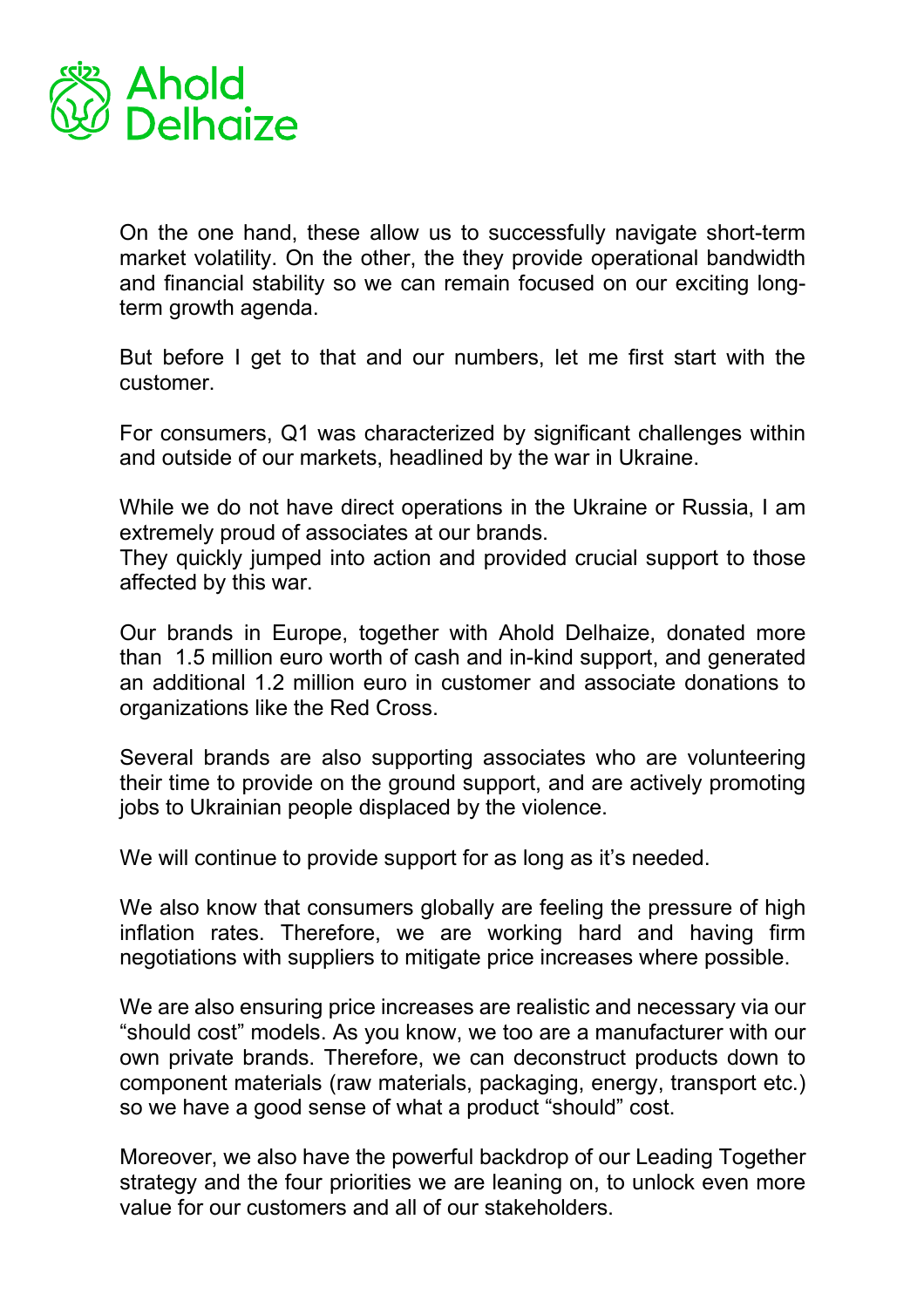

That starts with our customer value proposition. As you can see with the many examples from the quarter on slide 8, Ahold Delhaize's local brands are continuously helping customers manage their omnichannel shopping baskets more efficiently. Our brands are also laser focused on helping consumers manage their spending by proactively highlighting savings opportunities along the consumer journey.

Powered by data and insights we do this by:

- Providing great value offers, spearheaded by omnichannel loyalty programs,
- Prioritizing healthy food options through Guiding Starsand Nutri-Score-linked promotions,
- And expanding the assortment and availability of highquality low cost own-brand products and bulk offerings.

For example as you can see on slide 10, own-brand assortments, which offer great quality at a reduced cost versus national brands, are being positioned more prominently and conveniently in stores and the omnichannel shopping journey through our apps and websites.

As a reminder, we are very well positioned with our own brands relative to peers. In the Benelux, own-brands represent over half of all our brands' food sales. In the U.S., own-brand penetration stands at approximately 30% and our brands will continue to extend and invest in their presence and visibility in stores and online throughout 2022.

All of the actions I just mentioned are clearly paying off and we believe there is even more to gain going forward.

Brand strength and relative market share are our most important measures of success. Our performance on these metrics again shines through in our results, which exceeded our original expectations.

In Q1, net sales grew 8 percent to 20 billion euro and diluted underlying earnings per share was up 1 percent to 55 cents.

Now these results are coming off a very strong 2021, with large pandemic-supported gains, especially with bol.com being a big beneficiary. We therefore are very pleased that we have maintained the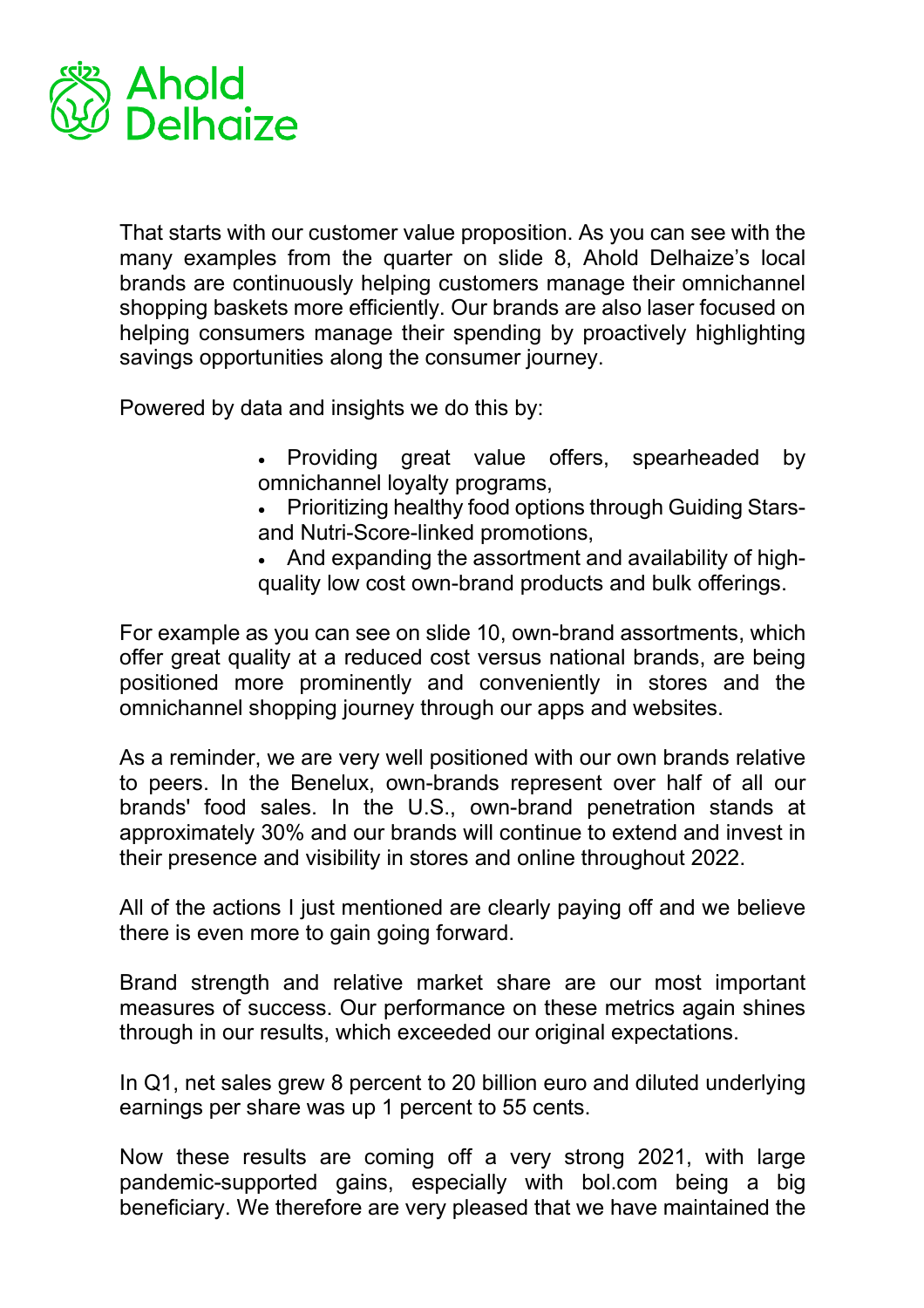

majority of these gains on an absolute basis, and consolidated our market share positions in the process.

In the U.S., Food Lion was a clear outperformer and right now is one of the fastest growing brands in the U.S. with close to double-digit comps. And we continue to make very good progress building new capabilities and consolidating activities in our support hubs, which is a central part of how we add speed, and leverage scale, to accelerate growth and drive costs lower over time.

With a well-supported consumer environment in the U.S., we are in general, more optimistic about our performance

In Europe, the reopening of societies across our markets, and a return to normal life for most citizens, created a challenging comparison in the Benelux. This resulted in declining Q1 comparable sales and underlying operating profits for Europe.

However, we see customer trust and loyalty as an important indicator of how well we are doing. This is clearly reflected in the fact that our overall market share is increasing, being particularly robust at Albert Heijn and bol.com.

We expect the Q1 performance trends in both regions to continue in Q2 and potentially even intensify in Europe, as inflation rates continue to peak.

Therefore, to counter the market conditions we see in Europe, particularly challenging markets like Belgium, we will be proactive and swift, and are focusing on two main approaches to strengthen our brands as well as intensifying our cost savings efforts, which Natalie will address in a moment.

While adding additional short-term mitigation actions, our Leading Together operational priorities remain front and center in our work.

Our omnichannel transformation agenda is core to this and as you can see on slide 12, we again accomplished a lot in the quarter.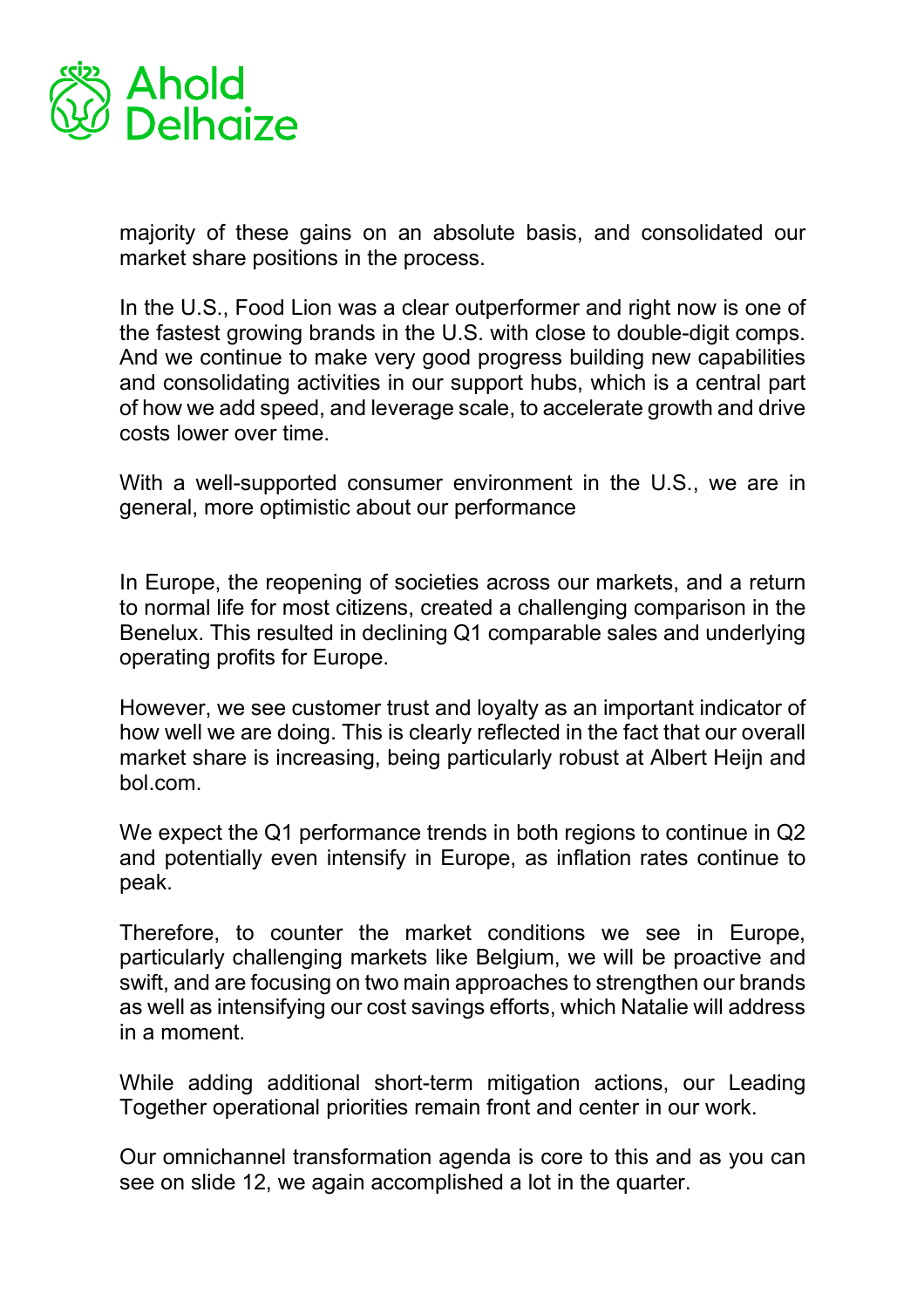

We continue to use a blend of organic investment and strategic partnerships to make smart choices to expand our grocery omnichannel proposition and reach. As the industry is rapidly shifting to more sameday delivery options, we are positioning ourselves to accelerate in this space. For example in the U.S., we have over 1,400 pick-up points and have added new instant delivery options with partners such as Instacart.

In Europe, Albert Heijn recently began making instant deliveries in Amsterdam by expanding its existing partnership with Deliveroo and Thuisbezorgd.nl, to give customers more ways to put a fresh, healthy meal on the table. We remain confident our brands will be big winners from this long-term trend, and fully expect to take significant market share as the more challenging environment shakes out competition.

This is a good opportunity to spend a few minutes on how we intend to leverage our portfolio priority to make "the big bigger" in this respect.

Creating the ecosystem for smarter customer journeys is a clear passion of our company, and a key differentiator from our peers.

As you can see on slide 13, Albert Heijn and bol.com have increased collaboration on several fronts in the areas of joint loyalty, media monetization and introducing new convenient customer solutions like joint parcel lockers.

We have also made good progress with Stop & Shop and FreshDirect where we plan to increase collaboration to accelerate growth and market share in NYC. I look forward to sharing more on this in the second half of the year.

Finally, as you will have seen at our AGM last month, we remain fully focused on our healthy and sustainable ambitions, and have again made good progress on many fronts as can be seen on slide 14.

We were proud that Albert Heijn and bol.com were again recognized by the 2022 Sustainable Brand Index. Albert Heijn was voted the most sustainable supermarket chain in the Netherlands for the sixth year in a row and bol.com was recognized as the most sustainable e-commerce brand for the second year in a row.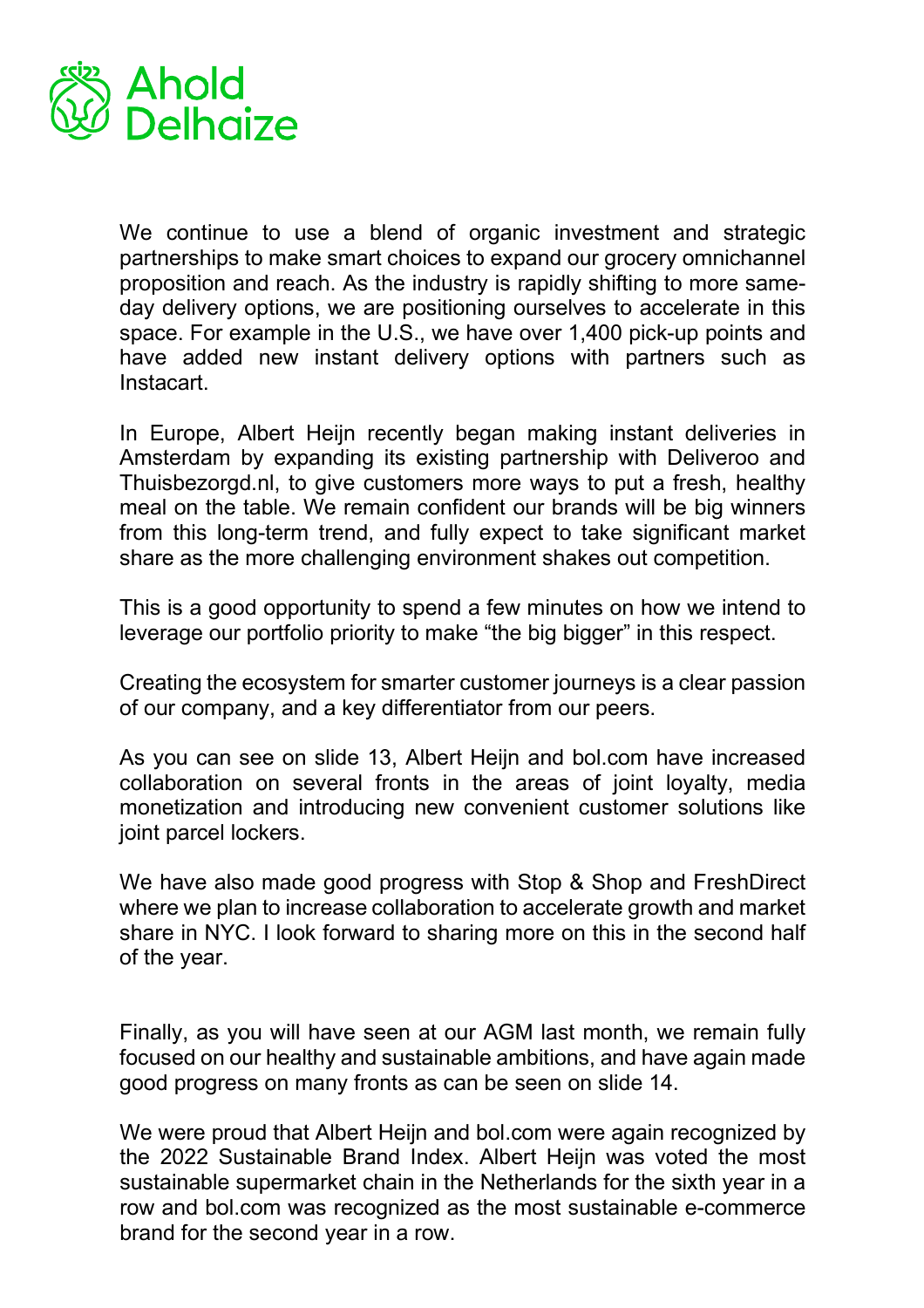

Bol.com also became the first e-commerce company in the Netherlands and Belgium to be Climate Neutral Certified from Climate Neutral Group. In a similar light, our U.S. brand Hannaford also announced plans to be fully powered by renewable energy by 2024.

In summary, all in all, I am pleased with the performance of the business in what is an increasingly challenging environment, with Q1 results better than our expectations. And many of these Q1 trends are continuing in  $Q2$ .

Our strong global portfolio of number one and number two local brands provides ample opportunities and cushion to navigate the environment.

With our U.S. business remaining strong, our extensive toolkit to manage inflation, dependable cost saving initiatives and additional proactive actions planned in Europe, we are increasing our 2022 earnings guidance today.

On that note, let me now hand over to Natalie who will add her comments on the quarter, provide further specifics on the outlook, and update you on our progress on the sub-IPO of bol.com. 

## **Natalie Knight Chief Financial Officer**

Thank you Frans and good morning everyone.   

Our plans for 2022 and beyond underpin our clear goal to be the industry-leading local omni-channel retailer in each of the markets we serve. Even though we started the year in challenging market conditions, our operating model is proving to be very resilient, and our strong portfolio is well able to absorb macro-economic pressures.

In this environment, and unlike many of our competitors, we are able to lean in on our:

• Strong global footprint and market leading positions;

• Our longstanding and consistent track record of operational excellence;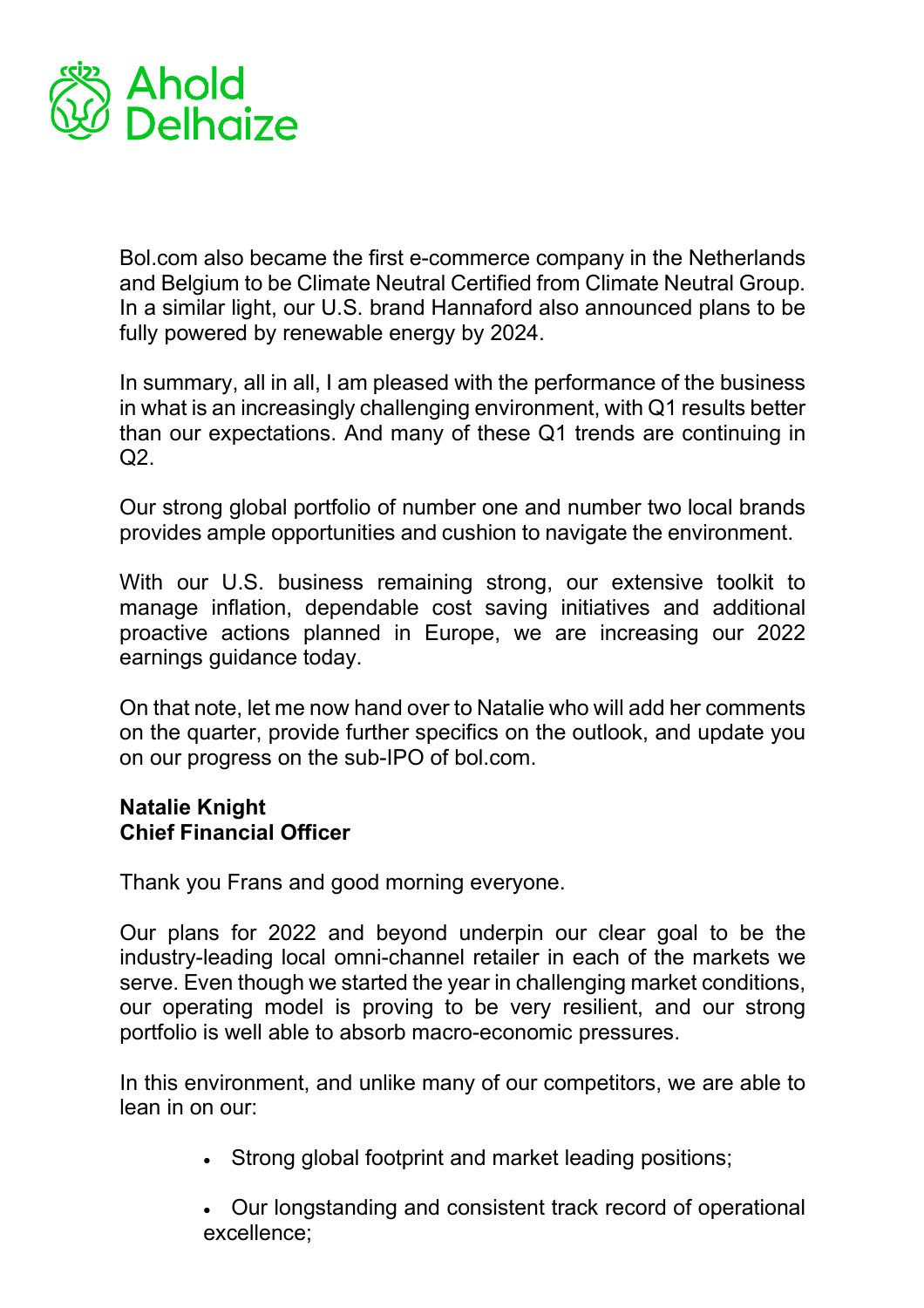

• And our deep-rooted focus on delivering what matters for our customers in their daily lives.

As I have said on previous calls, our financials in 2022 will show some conflicting trends, as we lap country-specific lockdown periods as well as divergent consumer behavior patterns, particularly in absorbing inflation headwinds.

So while there are clear differences in our regional performance, there are nonetheless three key messages I would like you to take away.

- First, by collaborating with suppliers but also negotiating hard with them when necessary, we are keeping price increases in check for our customers, and have therefore continued to successfully manage to pass through inflation, albeit with differing levels of consumer elasticity by region;
- Second, our increasingly omnichannel formula is really working for us and the customer. The transparency we are creating through our omnichannel ecosystem is unlocking the power of data and insights. These in turn are helping us to speed up, innovate, shape and adapt our daily commercial initiatives at a local and personalized level, instore and online, fueling growth and/or market share gains;
- And thirdly, our attention to detail and proactivity in tightly managing our costs, planning our investments and proactively managing risks and exposures (like safety), ensures we can continue to provide strong visibility, agility and dependability in our cash flows and shareholder returns.

As you will have seen in detail in our press release, and summarized on slide 18, we can take a lot of confidence from our Q1 results.

> • Net sales were 19.8 billion euro, up 3.6 percent at constant exchange rates, or plus 8.3 percent in reported terms. Excluding weather and calendar shifts, primarily related to the timing of Easter, Q1 Group comparable sales increased 1.2 percent.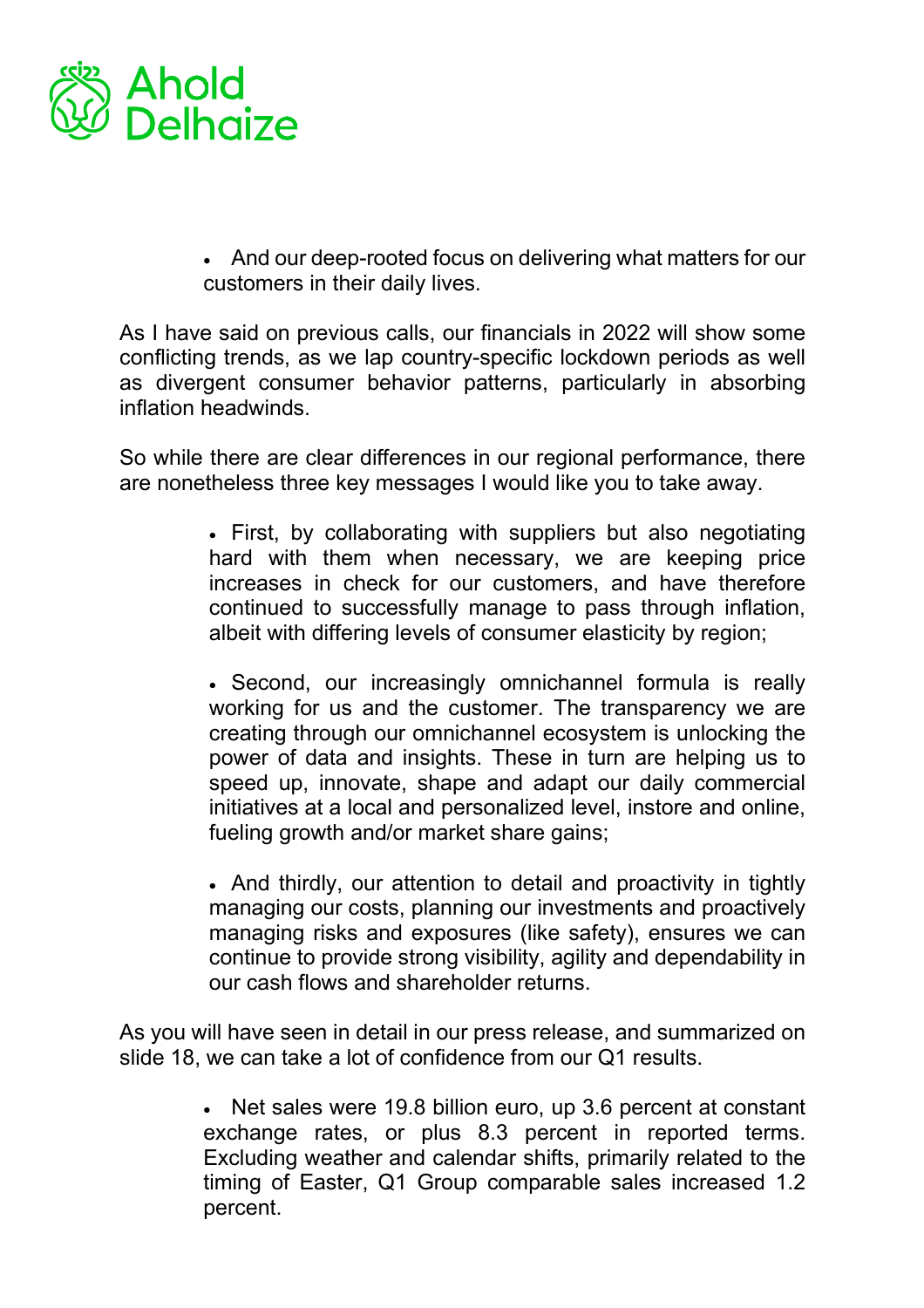

Group net consumer online sales declined one percent at constant exchange rates, as solid growth and increasing online penetration rates in the U.S. were offset by the cycling of a very strong Q1 2021 in Europe, particularly at bol.com, arising from last year's lockdowns. For context, excluding bol.com, net consumer online sales increased 4.6 percent at constant exchange rates.

• Group underlying operating margin was 4.2 percent for Q1, down 0.5 percentage points compared to Q1 2021 at constant exchange rates, reflecting higher labor, distribution and energy costs than in the prior year period. Underlying operating profit also includes a 47 million euro increase in income from Global Support Office insurance activities compared to Q1 of prior year, mainly due to favorable discounting effect on insurance provisions driven by the increase in interest rates.

• Diluted underlying EPS was 55 cents, up 1.3 percent at actual currency rates. And 9.4 million own shares were purchased in the quarter for 268 million euro.

Slide 19 shows our results on an IFRS-reported basis for Q1.

Moving on to slide 20, you see comparable sales growth by region including and excluding weather and calendar, with the Easter shift playing a major role this year. In the U.S, we posted a 3.9 percent adjusted comp sales in Q1, keeping the pace of previous quarters. In Europe, the adjusted comp sales for Q1 declined by 2.8 percent, a deceleration from prior quarters due to the reopening of societies as well as inflation began to bite harder in the region since the beginning of the year.

Now let me go a little deeper on to our first quarter performance by segment. Starting with the U.S. on slide 21, net sales grew 5.8 percent at constant rates, to 12.2 billion euro.

On top of solid underlying comp growth, sales also benefited from favorable foreign currency translation rates, last year's acquisition of stores from Southeastern Grocers and higher fuel sales. Brand performance continued to be led by Food Lion, which has now delivered 38 consecutive quarters of positive sales growth.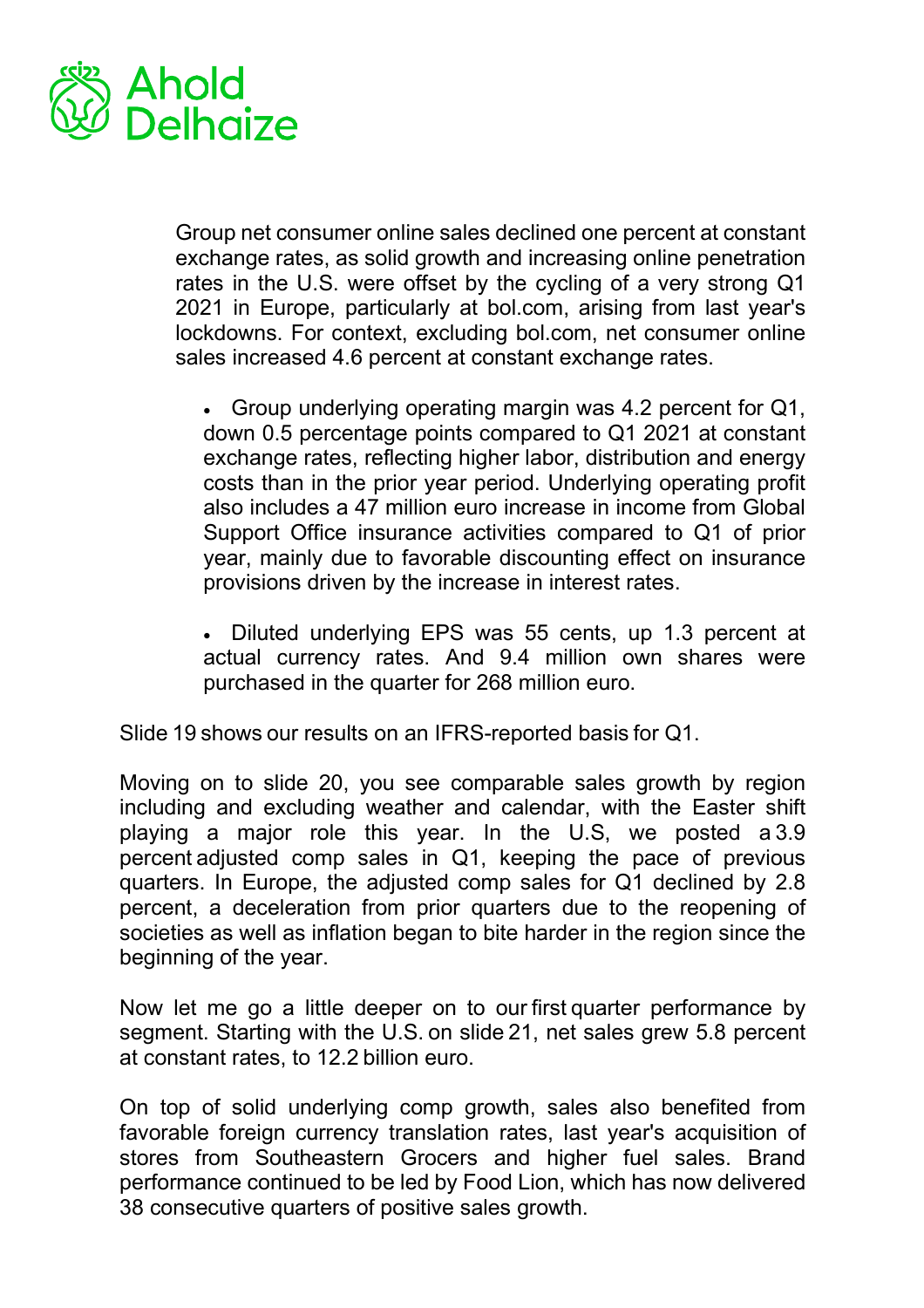

In Q1, online sales in the segment were up 4.6 percent in constant currency. This builds on top of the significant 188 percent constant currency growth in the same quarter last year.

The underlying operating margin in the U.S. was 4.4 percent, down 0.4 percentage points at constant exchange rates driven by increased labor, distribution and energy costs, which were partially offset by higher pricing and cost savings initiatives. Importantly in the quarter, Stop & Shop signed and ratified a new 4-year labor contract with unions, representing over 60% of the S&S workforce. As such we have no other significant labor negotiations outstanding at this time.

In Europe, as seen on slide 22, net sales increased modesty to 7.6 billion euro, driven by the 2021 acquisition of 38 stores from DEEN in the Netherlands. Q1 comparable sales decline in Europe came as the segment lapped strong comp sales growth in Q1 2021 of 8.3 percent for the reasons already mentioned.

Nonetheless, as Frans mentioned, our market shares across Europe remained strong, even in some of our most challenging markets like Belgium. Albert Heijn was a particular standout in the quarter, with robust market share gains attributed to strong execution, successful marketing campaigns, sales uplifts resulting from the brand's store remodeling activities and contributions from the acquired DEEN stores.

In Q1, net consumer online sales in the Europe were down 3.8 percent, following 78.6 percent growth in the same period last year.

Underlying operating margin in Europe was 3.5 percent. This compares to an underlying operating margin of 4.7 percent in the prior year quarter. While last year's results included pandemic related benefits, we are clearly not satisfied with this result.

Therefore, we are doubling down our efforts in two key areas.

Firstly, we are strengthening our commercial proposition rolling out successful pricing and loyalty programs for customers in all our markets, and broadening our product offering to ensure affordable options for every wallet. Secondly, cost savings are currently more important than ever to be able to offer customers the most competitive price without sacrificing investments in growth.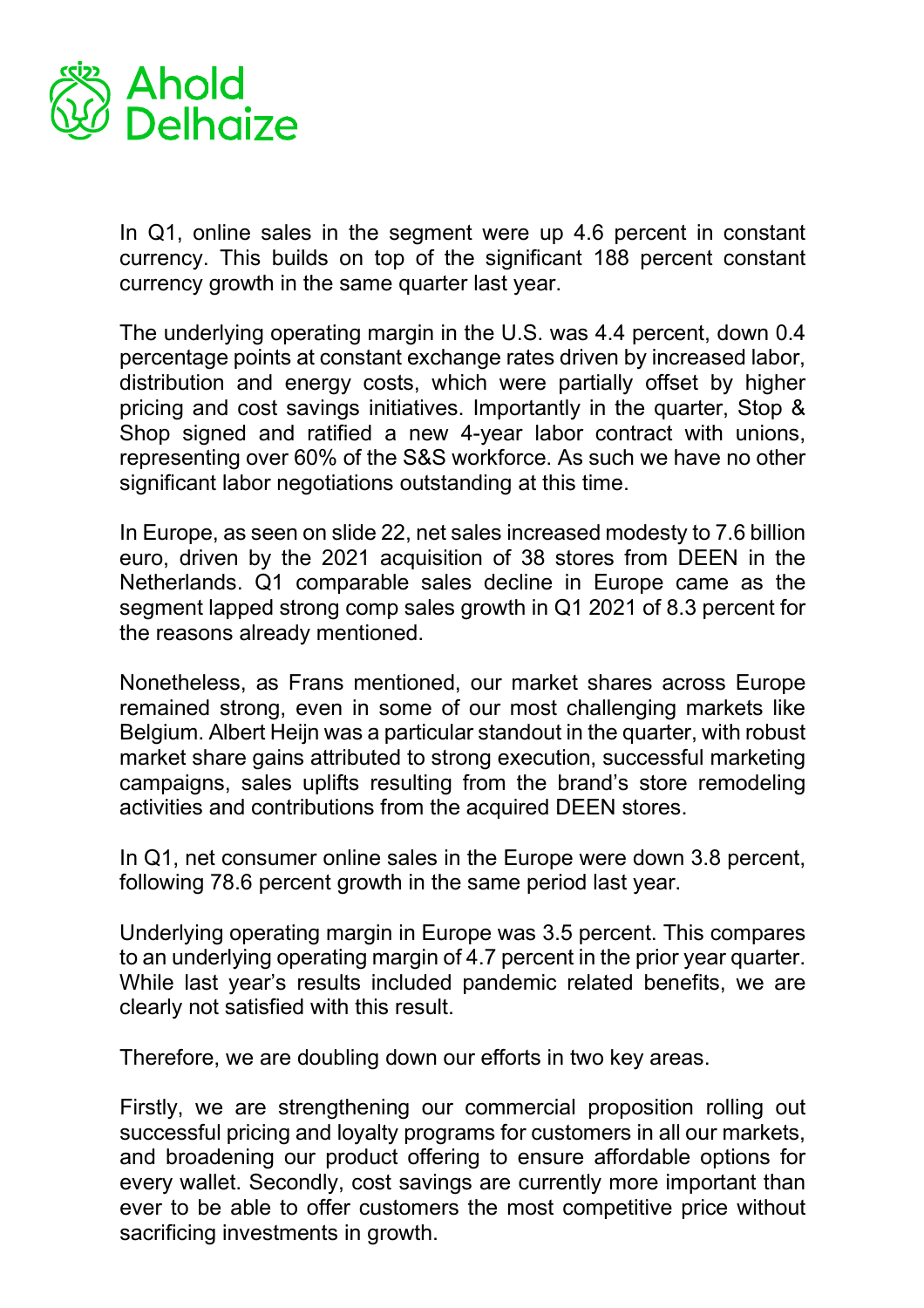

As such, in the more challenged markets [like Belgium], on top of our increased Save for our Customer initiatives, we are committed to more intensely review additional structural costs. Overall, we are looking at SG&A, supply chain costs, store costs and further potential in combined sourcing for brands. This is necessary to align our cost base to the changing underlying dynamics of the market. We will provide an update on our plans in August with our Q2 results.

Moving to slide 23, let me now spend a little more time on bol.com.

In Q1, net consumer online sales declined by 6.5 percent, following strong sales growth in the prior year period of 76.6 percent when sales at bol.com were aided by lockdown measures limiting brick-and-mortar retail stores. Bol.com's sales from its 49,000 third-party merchant partners in Q1 declined at a slightly lower rate. Bol.com gross merchandise value excluding VAT was 1.3 billion euro in Q1 down 7% compared to the prior year, when growth was over 70%.

Against a market backdrop which is estimated to have been down midteens. The strong position of bol.com with customers and partners has therefore again yielded strong market share gains, estimated at near 2 points of market share in the quarter.

We will also officially open bol.com's new fulfillment center on Monday next week, and since soft opening, it is already ahead of initial productivity expectations. We also completed the acquisition of a majority stake in delivery expert Cycloon last week.

We continue to make very good progress with the bol.com management team in our preparations to have bol.com ready for a sub-IPO in H2 2022, subject of course to the right market conditions and other factors.

We believe strongly in the value and the potential of bol.com. Our intentions remain firmly focused on securing the right future path to unlock this value and provide further funding for bol.com and Ahold Delhaize to execute our winning strategy.

Moving on to slide 24, and switching back to the Group, Q1 free cash flow was negative 21 million euro, which represents a decrease of 316 million compared to Q1 2021, mainly driven by unfavorable development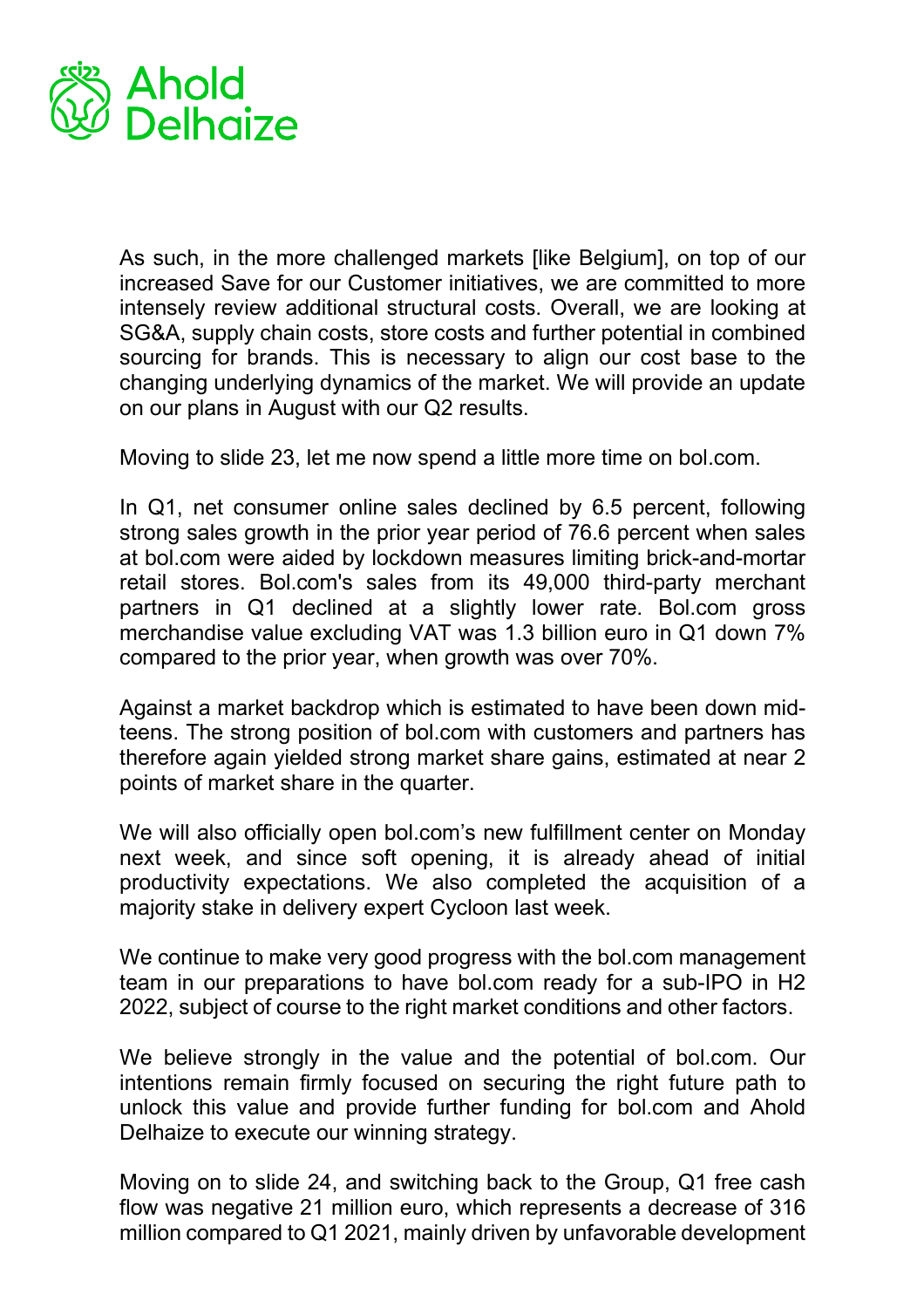

due to the unwinding of COVID-19 driven working capital gains, higher net lease repayments and higher net investments, which were partially offset by lower income taxes paid.

I'd now like to make a few comments to our 2022 outlook on slide 25.

Higher than expected Q1 earnings coupled with a more resilient consumer climate in the U.S. as well as a stronger U.S. dollar are forecast to more than offset the challenging economic backdrop in Europe.

Therefore, we now expect underlying EPS to be higher than our previous guidance of a low- to mid-single-digit decline, and instead to be comparable to 2021.

Free cash flow is expected to be approximately 1.7 billion euro.

Net capital expenditures are expected to total a maximum of 2.5 billion euro, and therefore be lower than our original expectations as a percentage of sales for the year.

Given higher labor and raw material costs, we remain committed to executing and phasing the timing of investments with the same discipline and focus you have come to expect from Ahold Delhaize – which also means achieving required hurdle rates and return on capital metrics.

We are committed to our dividend policy and share buyback program. We again expect to increase our full-year dividend, and we are well on track to executing our 1 billion euro share repurchase program in 2022 as planned.

In conclusion, we are very proud of our accomplishments at Ahold Delhaize over the past quarter.

- We have a strong competitive advantage rooted in our 19 great local brands.
- We have a clear, unique and efficient formula for growth.
- We are committed to and have a strong track record of delivering consistent margins and cash flows.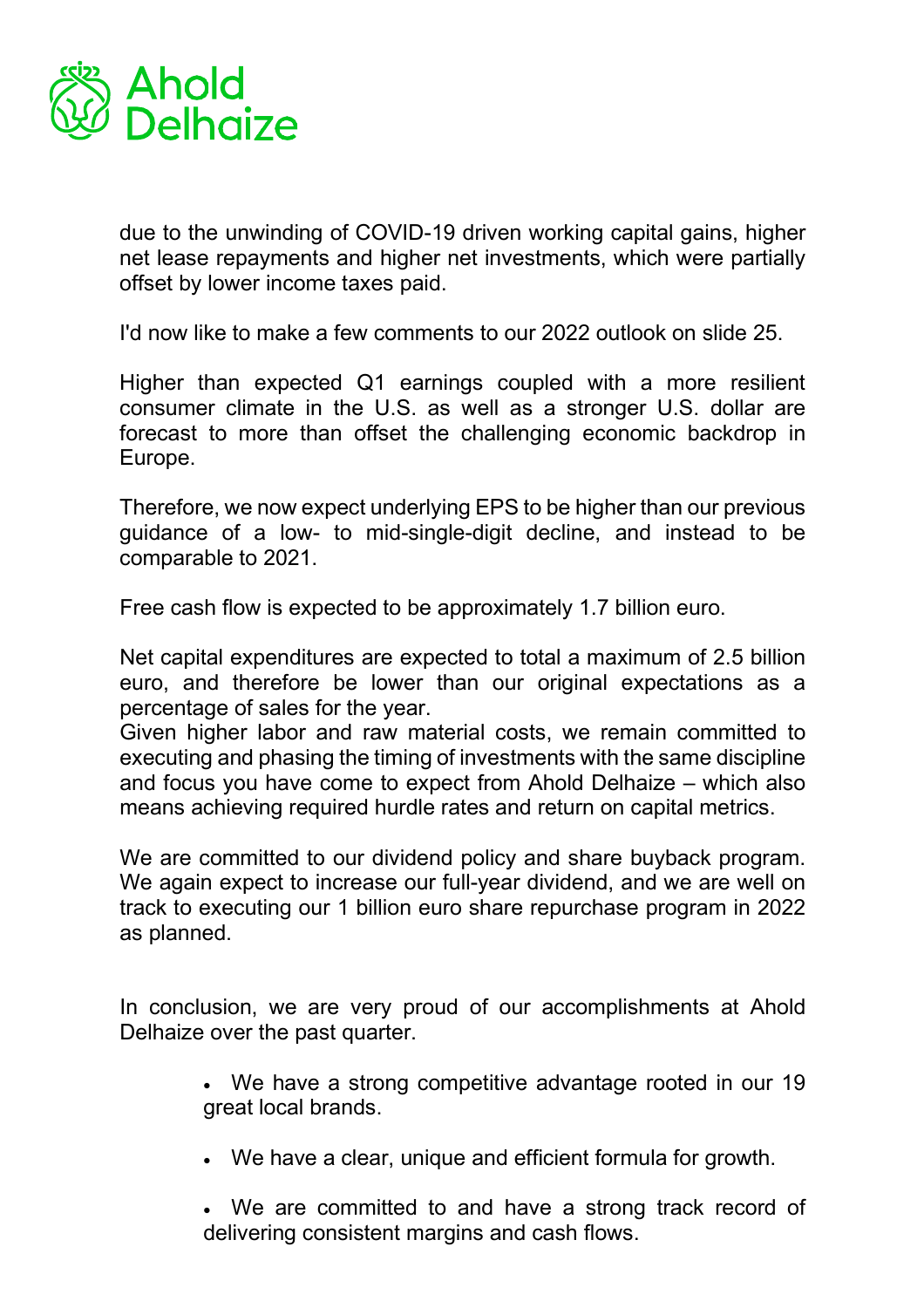

• And you can expect us to remain vigilant, proactive and agile in managing our financial performance in this environment.

Thank you for your continued interest in our company and Operator, please open the lines for questions. 

 $==$   $END ==$ 

## **Cautionary Notice**

This communication includes forward-looking statements. All statements other than statements of historical facts may be forward-looking statements. Words and expressions such as ensuring, should, opportunities, will, continue, progress, accelerate, expect, will, focusing, manage, committed, forecast or other similar words or expressions are typically used to identify forward-looking statements.

Forward-looking statements are subject to risks, uncertainties and other factors that are difficult to predict and that may cause the actual results of Koninklijke Ahold Delhaize N.V. (the "Company") to differ materially from future results expressed or implied by such forward-looking statements. Such factors include, but are not limited to, risks relating to the Company's inability to successfully implement its strategy, manage the growth of its business or realize the anticipated benefits of acquisitions; risks relating to competition and pressure on profit margins in the food retail industry; the impact of economic conditions on consumer spending; turbulence in the global capital markets; political developments, natural disasters and pandemics; climate change; raw material scarcity and human rights developments in the supply chain; disruption of operations and other factors negatively affecting the Company's suppliers; the unsuccessful operation of the Company's franchised and affiliated stores; changes in supplier terms and the inability to pass on cost increases to prices; risks related to environmental, social and governance matters (including performance) and sustainable retailing; food safety issues resulting in product liability claims and adverse publicity; environmental liabilities associated with the properties that the Company owns or leases; competitive labor markets, changes in labor conditions and labor disruptions; increases in costs associated with the Company's defined benefit pension plans; the failure or breach of security of IT systems; the Company's inability to successfully complete divestitures and the effect of contingent liabilities arising from completed divestitures; antitrust and similar legislation; unexpected outcomes in the Company's legal proceedings; additional expenses or capital expenditures associated with compliance with federal, regional, state and local laws and regulations; unexpected outcomes with respect to tax audits; the impact of the Company's outstanding financial debt; the Company's ability to generate positive cash flows; fluctuation in interest rates; the change in reference interest rate; the impact of downgrades of the Company's credit ratings and the associated increase in the Company's cost of borrowing; exchange rate fluctuations; inherent limitations in the